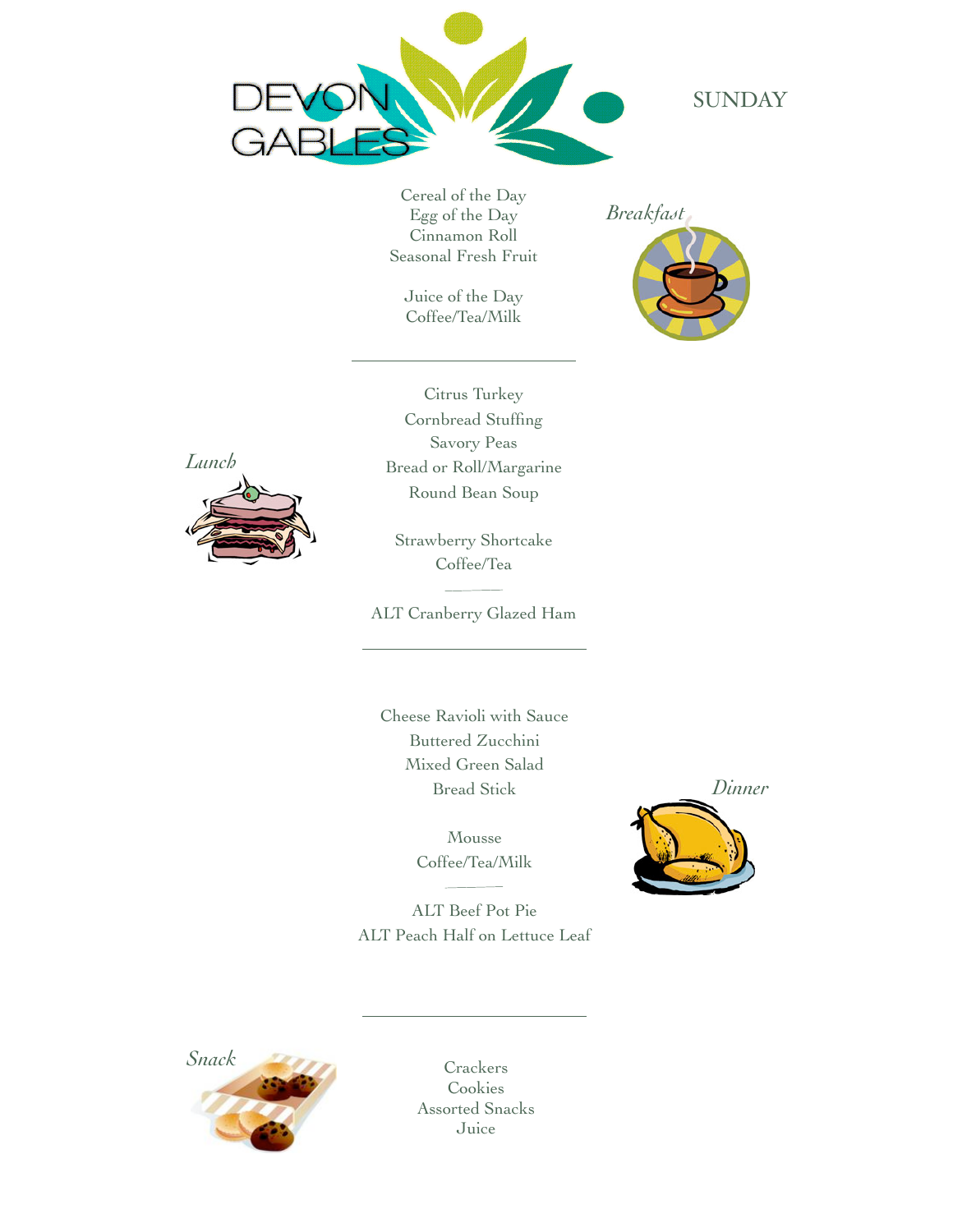

# **MONDAY**

Cereal of the Day Waffles Breakfast Meat

Juice of the Day Coffee/Tea/Milk







Pork Chop with Apples Mushroom Rice Pilaf Seasoned Green Beans Bread or Roll/Margarine Chicken Noodle Soup

Oatmeal Raisin Cookie Coffee/Tea

ALT Italian Seasoned Chicken

Sloppy Joe on a Bun Pickle Spear French Fries Mixed Vegetables

Lemon Meringue Pie Coffee/Tea/Milk

ALT Fish Sticks ALT Tartar Sauce



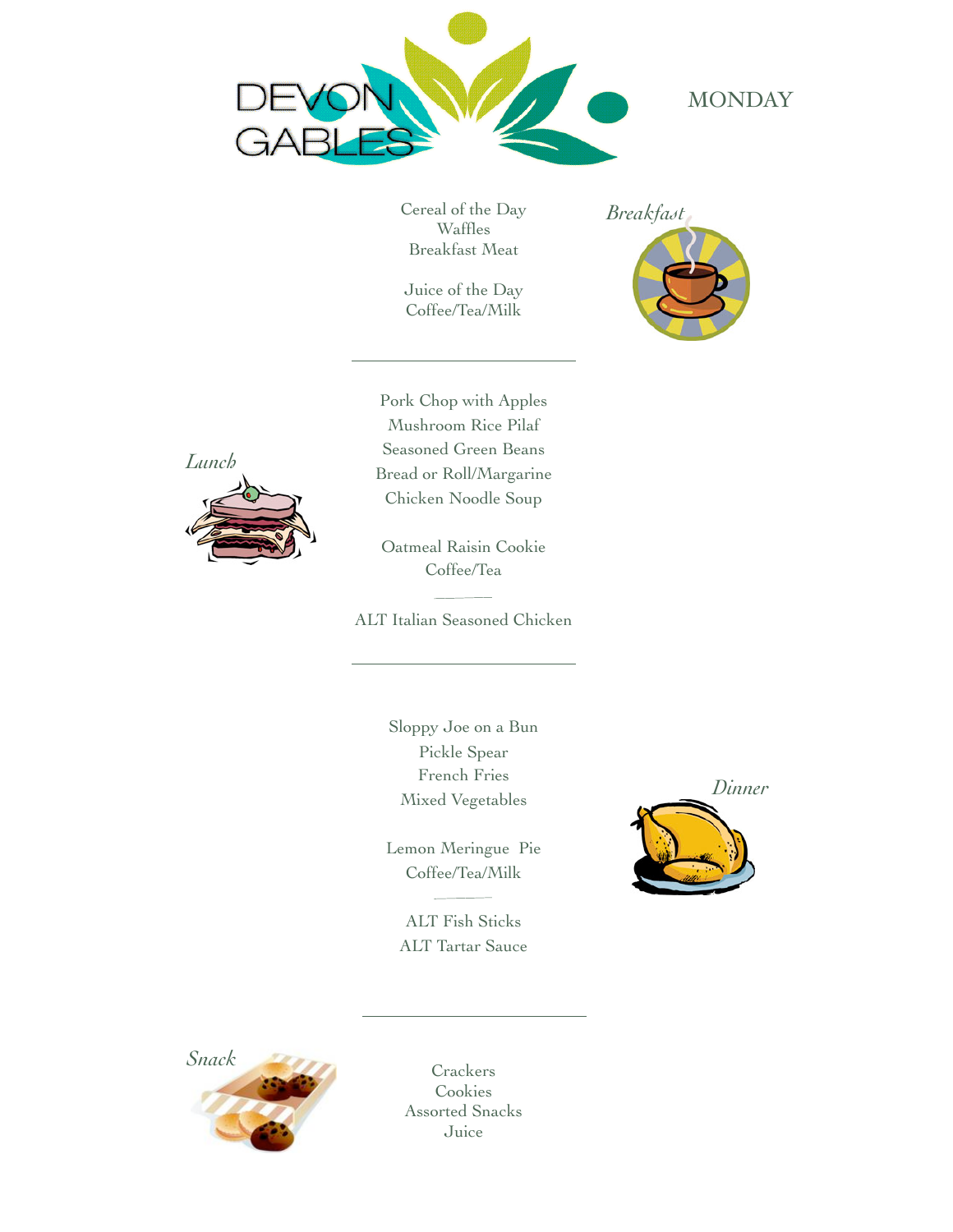

#### TUESDAY

Cereal of the Day Egg of the Day Toast Margarine/Jelly Hash Browns

Juice of the Day Coffee/Tea/Milk

*Breakfast*





Honey Mustard Chicken Potato Wedges Seasoned Broccoli Bread or Roll/ Margarine Cabbage Soup

> Fruit Crisp Coffee/Tea

> > $\sim 10^{-10}$

ALT Pot Roast ALT Gravy

Au Gratin Potatoes with Ham Seasoned Spinach with Lemon Wedge Bread or Roll/Margarine

> Banana Bar Coffee/Tea/Milk

ALT Turkey Loaf and Gravy ALT Mashed Potatoes



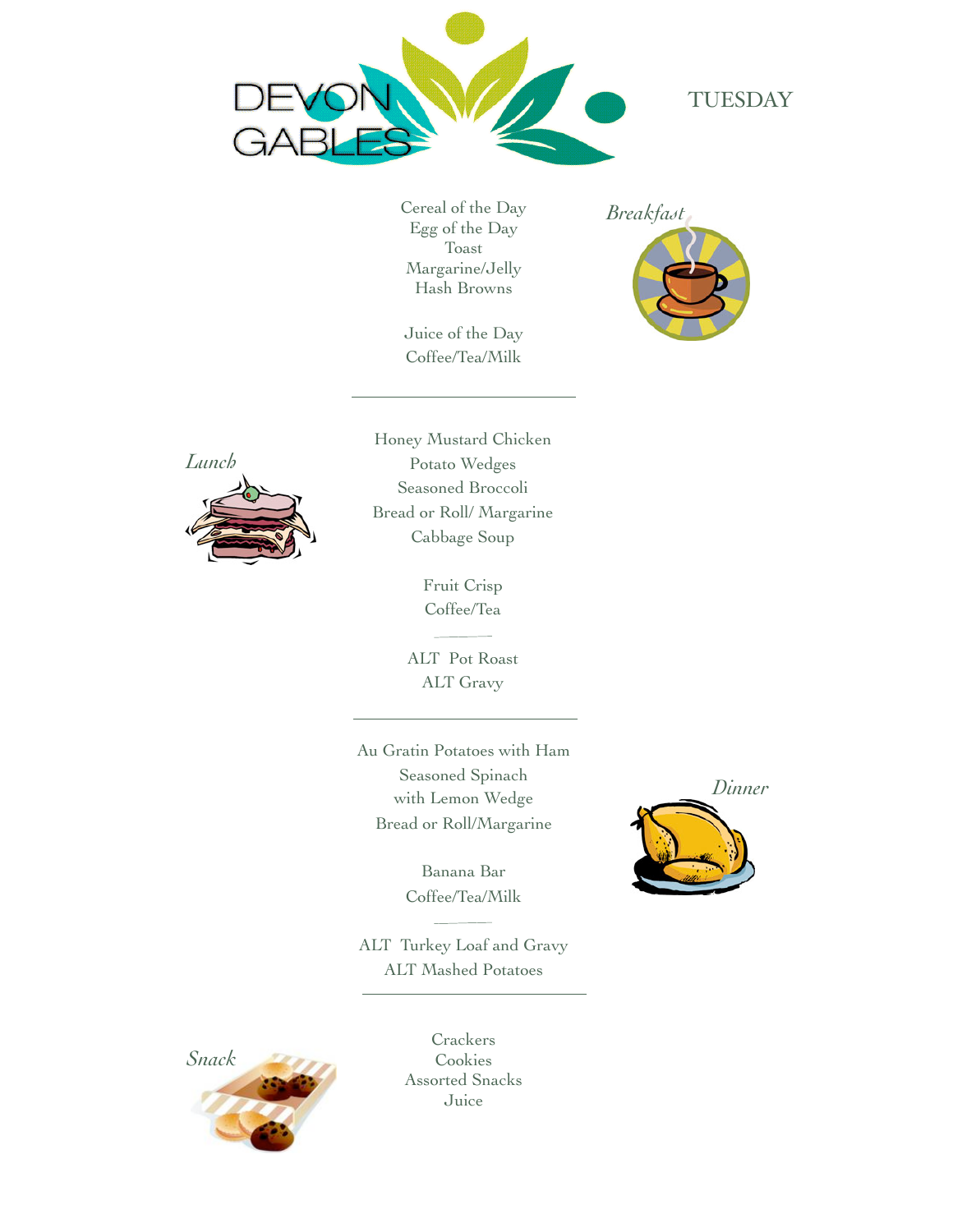

## WEDNESDAY

Cereal of the Day Scrambled Eggs with Onions and Peppers Toast Margarine/Jelly

> Juice of the Day Coffee/Tea/Milk

*Breakfast*





Meatballs Parslied Noodles Zucchini Medley Bread or Roll/Margarine Gravy Cheddar Cheese Soup

Pudding with Topping Coffee/Tea

ALT Scalloped Chicken with Mushrooms

Cream of Tomato Soup **Crackers** Grilled Cheese Sandwich Dill Chips Three Bean Salad

> Melon Medley Coffee/Tea/Milk



ALT Tuna Pasta Salad on Lettuce Leaf

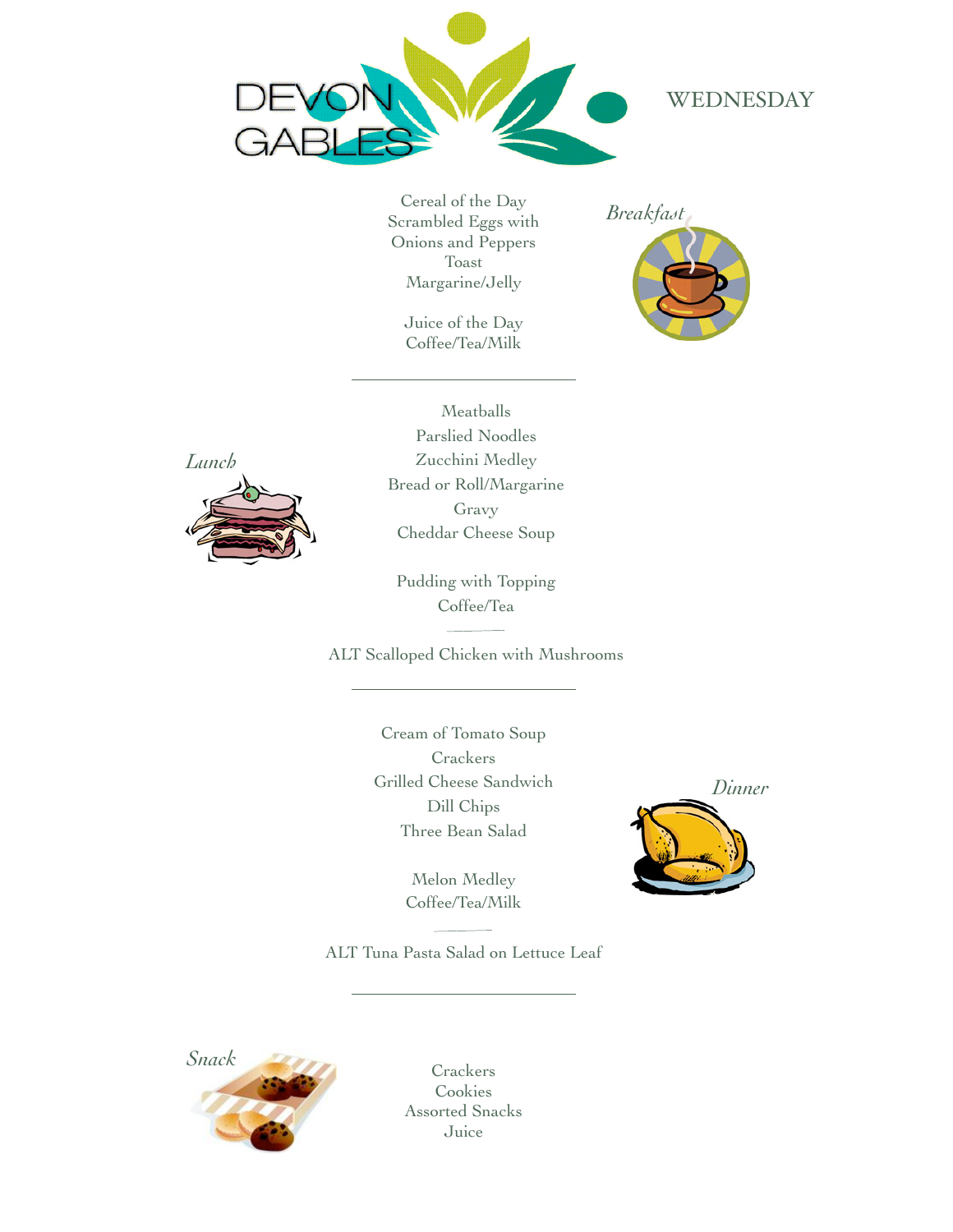

# THURSDAY

Cereal of the Day Mushroom and Cheese Omelet Toast Margarine/Jelly

> Juice of the Day Coffee/Tea/Milk





BBQ Pork Riblet Pinto Beans Confetti Coleslaw Bread or Roll/Margarine Gazpacho

> Apple Pie Coffee/Tea

ALT Hot Dog on a Bun

Chicken and Broccoli Alfredo Tossed Salad Parmesan Bread

Gelatin Jewels with Topping Coffee/Tea/Milk

ALT Stuffed Green Pepper



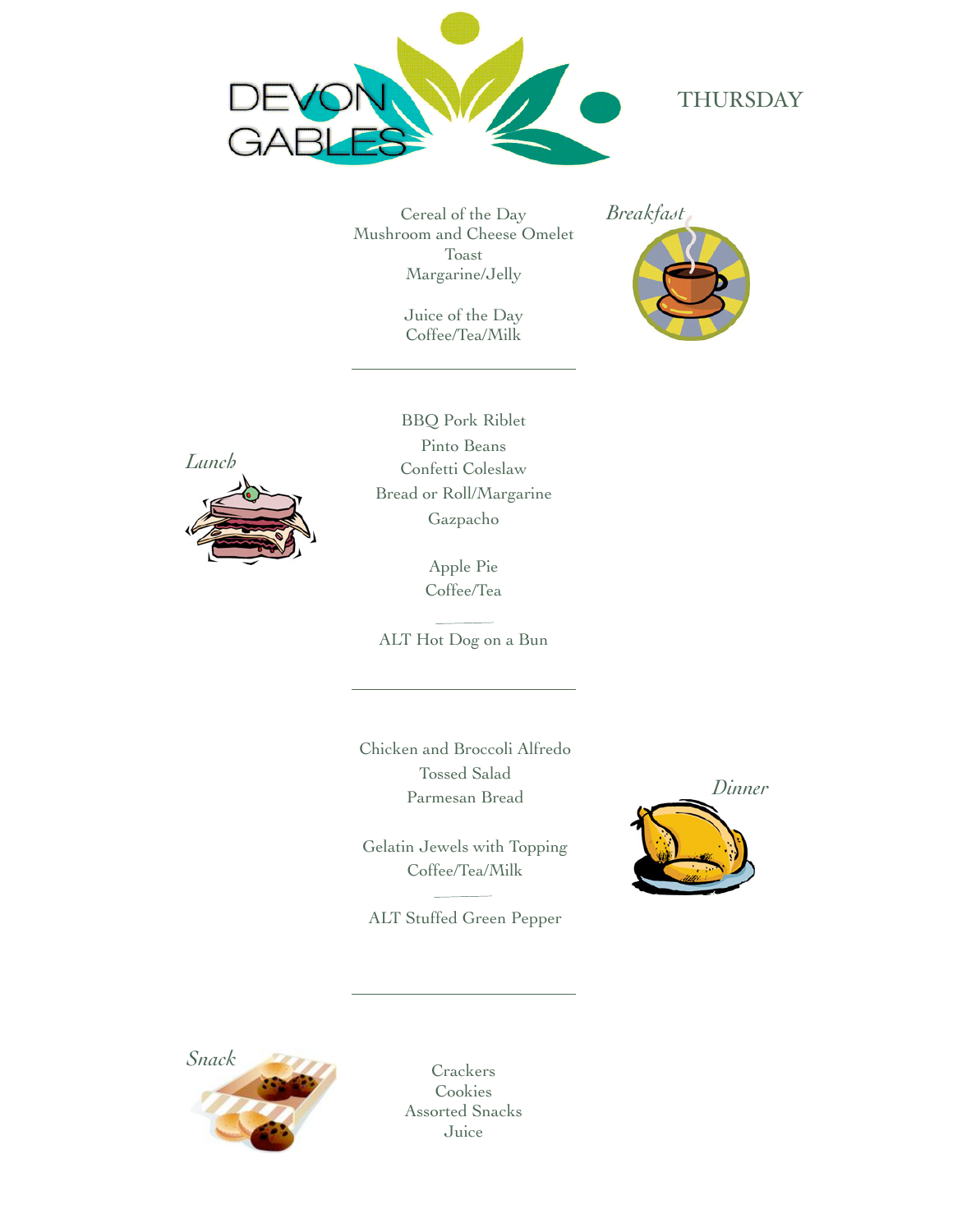

## FRIDAY

Cereal of the Day Egg of the Day Biscuit Sausage Gravy

Juice of the Day Coffee/Tea/Milk

*Breakfast*





Country Fried Steak Cream Gravy Garlic Mashed Potatoes Peas and Carrots Bread or Roll/Margarine Mushroom Soup

> Blushing Pears Coffee/Tea

ALT Roast Pork ALT Gravy

Spinach Tortellini Soup **Crackers** Chef Salad Muffin Margarine

Mandarin Orange Cake Coffee/Tea/Milk

ALT Turkey Sandwich ALT Carrot and Celery Sticks